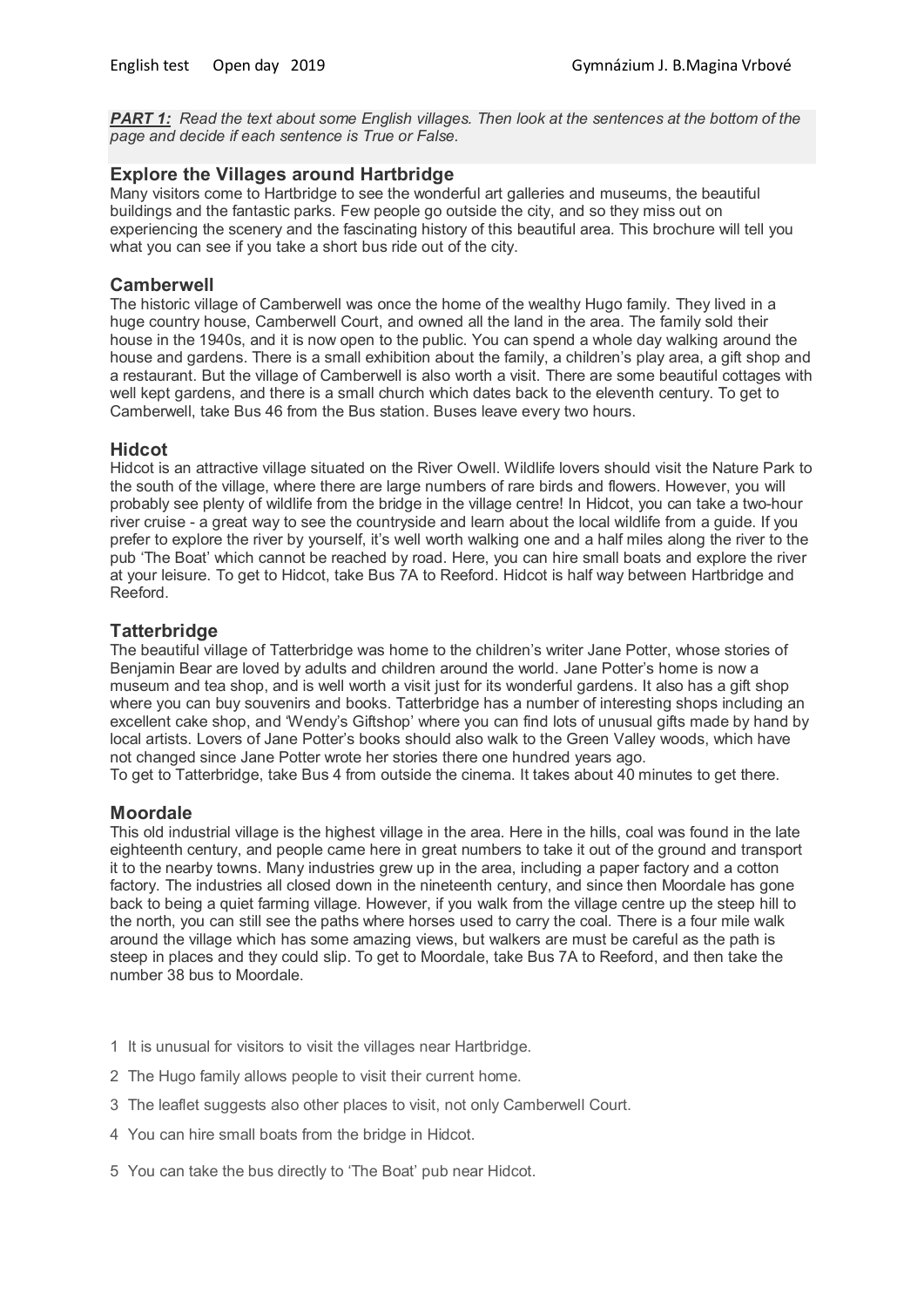- 6 The leaflet says that the gardens are the best part of Jane Potter's home.
- 7 Jane Potter wrote her books in the Green Valley woods.
- 8 You can visit the paper factory and the cotton factory in Moordale.
- 9 You will see horses on farms as you walk around Moordale.
- 10 You can get to all four villages directly from Hartbridge.

## *PART 2* **: Use the verb in correct form.**

- 1. We..................................TV when it started to rain. *(to watch)*
- 2. I..........................to visit you yesterday, but you .....................not at home *(to want) (to be)*
- 3. Look! It..............................so we can´t.......................to the beach. . *(to rain) (to go)*
- 4. There are a lot of clouds! It.......................soon. *(to rain)*
- 5. The sun .......................in the east. *(to rise)*
- 6. Since 2011 they..................................... their son every year. *(to visit)*
- 7. While the doctor ...........................Mr. Jones this morning, his son ........................outside. *(to examine) (to wait)*
- 8. I .................................for my girlfriend for two hours. *(to wait)*
- 9. After Larry ..........................the film on TV, he decided to buy the book. *(to see)*
- 10. Wait a minute, I .................................this box for you. *(to carry)*

#### *PART 3: Choose the correct alternative:*

|                                            | 1. Egypt has more people but Saudi Arabia _____ larger in area.      |                                |         |
|--------------------------------------------|----------------------------------------------------------------------|--------------------------------|---------|
| A. is more                                 | B. has more                                                          | C. more                        | D. is   |
|                                            |                                                                      |                                |         |
| 2. How many car accidents ______ at night? |                                                                      |                                |         |
|                                            | A. happens B. do they happen                                         | C. does it happen D. happen    |         |
|                                            |                                                                      |                                |         |
| 3. You must ______ sell that car.          |                                                                      |                                |         |
| A. never                                   | B. be                                                                | C. are                         | D. have |
|                                            |                                                                      |                                |         |
|                                            | 4. Only people and bicycles can cross the bridge because it is _____ |                                |         |
| for cars.                                  |                                                                      |                                |         |
| A. wide enough B. too wide                 |                                                                      | C. narrow enough D. too narrow |         |
|                                            |                                                                      |                                |         |
|                                            | 5. Of course the mother ______ son died was very sad.                |                                |         |
| A. her                                     | B. the                                                               | C. whose                       | D. who  |
|                                            |                                                                      |                                |         |
| 6. Do you know when                        | ?                                                                    |                                |         |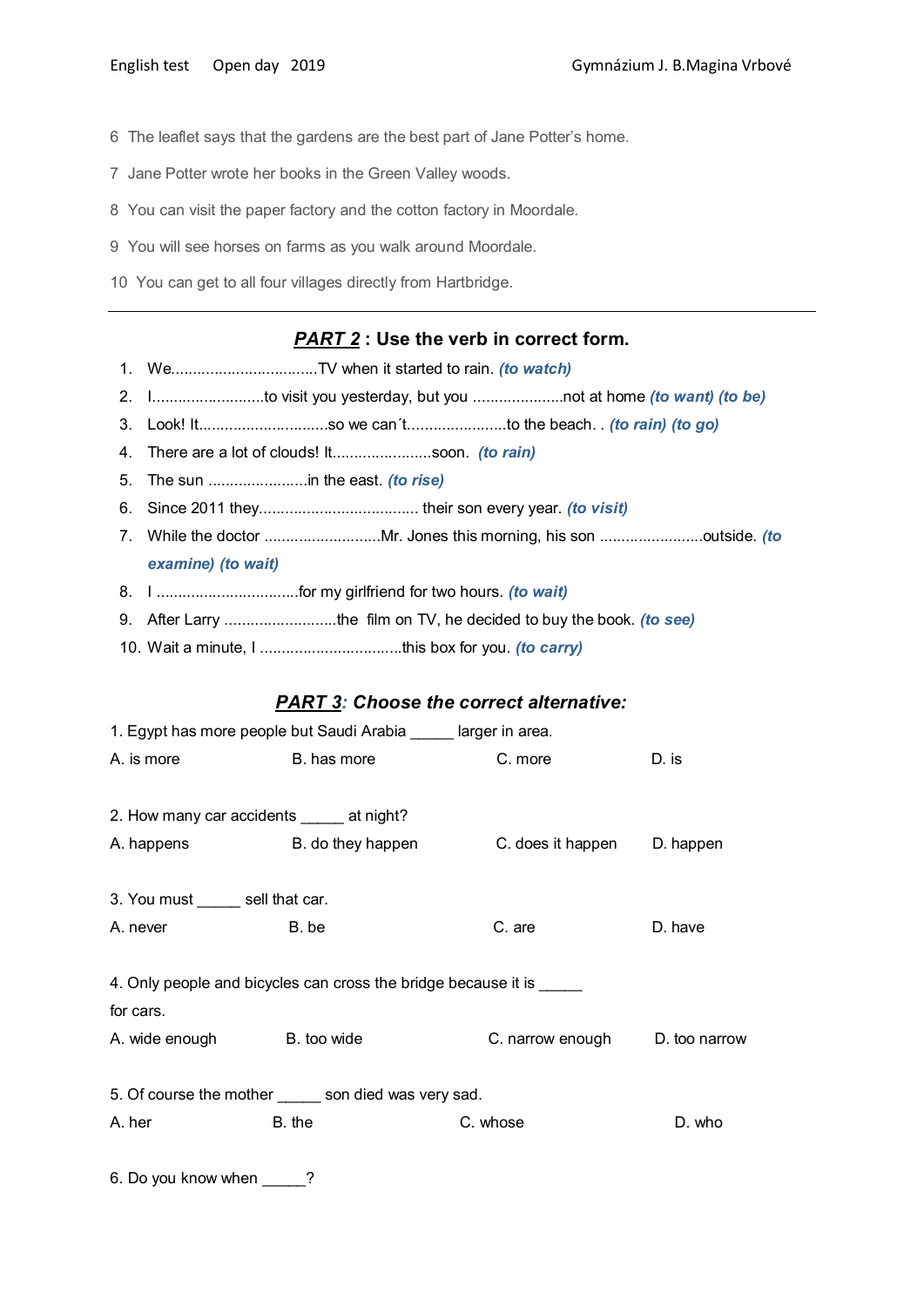|                                    | A. the class starts B. does the class start C. will the class start D. is the class |              |               |
|------------------------------------|-------------------------------------------------------------------------------------|--------------|---------------|
|                                    | 7. The school that was opened last year ______ 1,000 students.                      |              |               |
| A. there is B. have                |                                                                                     | C. there are | D. has        |
|                                    | 8. An airplane's doors are always _____ before the plane takes off.                 |              |               |
| A. close B. closes                 |                                                                                     | C. closing   | D. closed     |
|                                    | 9. Ali and his family _____ to several European countries in 1997.                  |              |               |
| A.go B.goes                        |                                                                                     | C. have gone | D. went       |
| 10. The books ______ on the table. |                                                                                     |              |               |
| A. were put B. put                 |                                                                                     | C. was put   | D. puts       |
|                                    | 11. The woman ______ teaches chemistry comes from India.                            |              |               |
| A. that B. what                    |                                                                                     | C. usually   | D. which      |
|                                    | 12. She was working on her computer with her baby next to _____.                    |              |               |
| A. her                             | <b>Example 1</b> B. herself                                                         | C. her own   | D. hers       |
|                                    | 13. I have two brothers. One is older than I am and _____ younger.                  |              |               |
|                                    | A. other is B. the other is                                                         | C. another   | D. another is |
|                                    | 14. They _______ study mathematics when they were in school.                        |              |               |
| A. had to                          | B. must                                                                             | C. have to   | D. were       |
| morning.                           | 15. I am driving a friend's car because I couldn't start this                       |              |               |
| A. my                              | B. it                                                                               | C. mine      | D. his        |
|                                    |                                                                                     |              |               |

# *PART 4 Vocabulary: Choose the correct alternative*

1. Eric used to be very bad at Spanish, but lately he's been making a lot of ................................ a. decisions b. mistakes c. progress d. money 2. My parents were................................ with the service at the hotel. a. addicted b. shocked c. dissatisfied d. popular